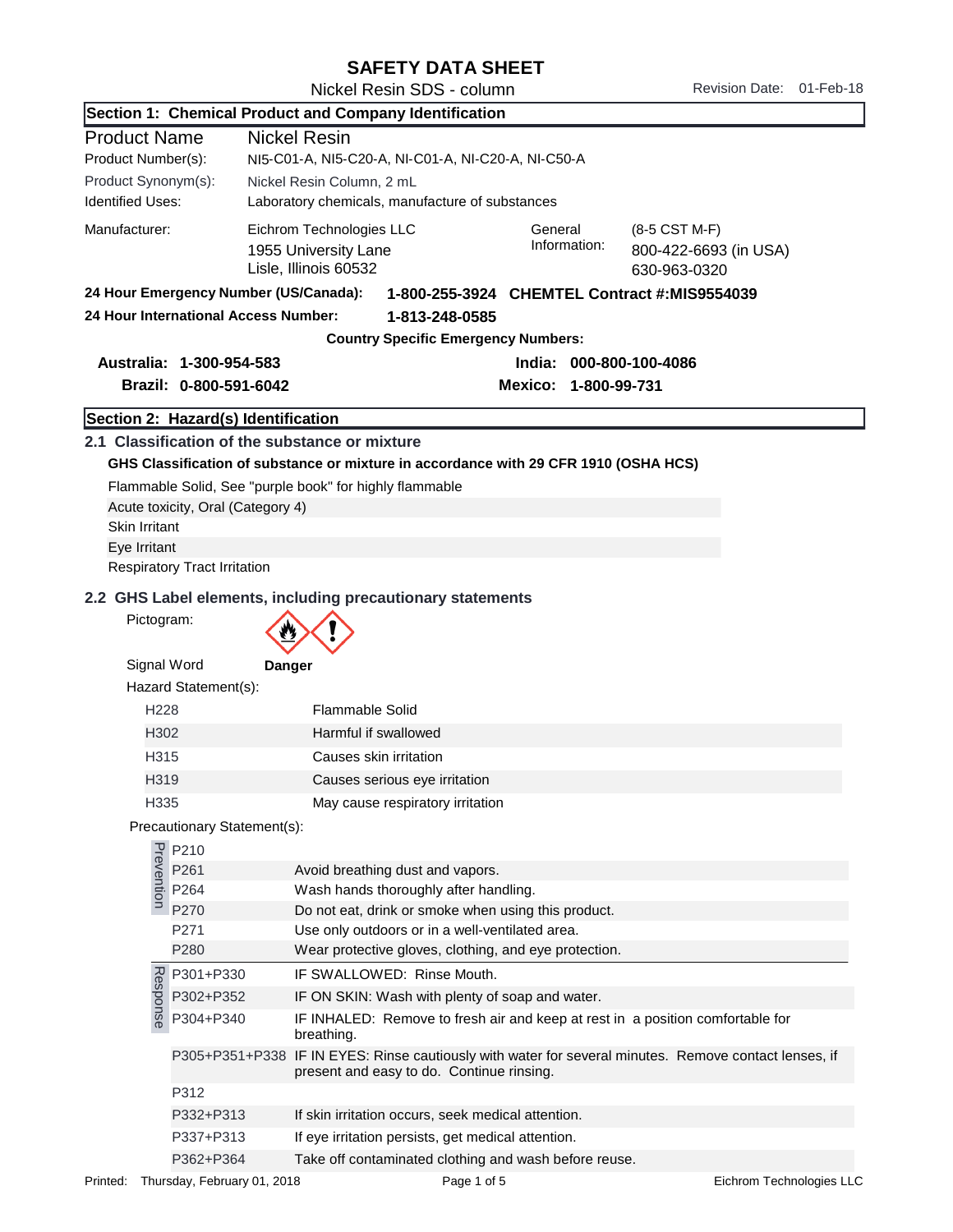|                       | Store in a well-ventilated place. Keep container tightly closed.                        |
|-----------------------|-----------------------------------------------------------------------------------------|
| g P403+P233<br>a P405 | Store locked up.                                                                        |
|                       |                                                                                         |
| <u>C</u> P501         | Dispose of contents/container in accordance with federal, state, and local regulations. |

| P403+P233<br>Storage                                                                                                                                     |                                                                                                             | Store in a well-ventilated place. Keep container tightly closed.                                                                                                        |                                                                                     |  |
|----------------------------------------------------------------------------------------------------------------------------------------------------------|-------------------------------------------------------------------------------------------------------------|-------------------------------------------------------------------------------------------------------------------------------------------------------------------------|-------------------------------------------------------------------------------------|--|
| P405                                                                                                                                                     | Store locked up.                                                                                            |                                                                                                                                                                         |                                                                                     |  |
| $\frac{1}{20}$ P501<br>BS02<br>$\frac{1}{20}$                                                                                                            |                                                                                                             | Dispose of contents/container in accordance with federal, state, and local regulations.                                                                                 |                                                                                     |  |
| 2.3 Hazards Not Otherwise Classified (HNOC) or not covered by GHS:                                                                                       |                                                                                                             |                                                                                                                                                                         |                                                                                     |  |
| Section 3: Composition / Information on Ingredients                                                                                                      |                                                                                                             |                                                                                                                                                                         |                                                                                     |  |
| Component                                                                                                                                                |                                                                                                             | CAS_Number                                                                                                                                                              | Percentage Range                                                                    |  |
| De-ionized water                                                                                                                                         |                                                                                                             | 007732-18-5                                                                                                                                                             | 60-70%                                                                              |  |
| Nonionic Acrylic Ester Polymer                                                                                                                           |                                                                                                             | <b>Trade Secret</b>                                                                                                                                                     | 27-36%                                                                              |  |
| Dimethylglyoxime                                                                                                                                         |                                                                                                             | 94-45-4                                                                                                                                                                 | 3-4%                                                                                |  |
| <b>Ammonium Citrate</b>                                                                                                                                  |                                                                                                             | 3012-65-5                                                                                                                                                               | $<$ 3%                                                                              |  |
| Section 4: First-aid Measures                                                                                                                            |                                                                                                             |                                                                                                                                                                         |                                                                                     |  |
| <b>General Advice</b>                                                                                                                                    |                                                                                                             | as if it were toxic when evaluating first aid requirements.                                                                                                             | The hazardous properties of this material have not been established. Treat material |  |
| Ingestion                                                                                                                                                |                                                                                                             |                                                                                                                                                                         | Rinse mouth and call a POISON CONTROL CENTER or doctor if you feel unwell.          |  |
| <b>Skin Contact</b>                                                                                                                                      |                                                                                                             | Wash immediately with soap and copious amounts of water. Remove and wash<br>contaminated clothing promptly. If irritation develops, seek medical attention.             |                                                                                     |  |
| Eye Contact                                                                                                                                              | seek medical attention.                                                                                     |                                                                                                                                                                         | Irrigate immediately with water for 15 minutes. Mechanical irritation is possible;  |  |
|                                                                                                                                                          |                                                                                                             | If eye irritation persists, get medical attention.                                                                                                                      |                                                                                     |  |
| Inhalation<br>Remove to fresh air. If breathing is labored, administer oxygen. If not breathing,<br>give artificial respiration. Seek medical attention. |                                                                                                             |                                                                                                                                                                         |                                                                                     |  |
| Most important symptoms and effects,<br>both acute and delayed                                                                                           | not known.                                                                                                  | The most important known symptoms and effects are described in the labelling (see<br>section 2) and/or in section 11. Further important symptoms and effects are so far |                                                                                     |  |
| Indication of any immediate medical<br>attention and special treatment needed antidote.                                                                  |                                                                                                             |                                                                                                                                                                         | Treat according to symptoms (decontamination, vital functions), no known specific   |  |
| Section 5: Firefighting Measures                                                                                                                         |                                                                                                             |                                                                                                                                                                         |                                                                                     |  |
| <b>Extinguishing Media</b>                                                                                                                               |                                                                                                             | Foam, CO2, Dry Chemical, Water Spray                                                                                                                                    |                                                                                     |  |
| Fire and Explosion Hazards                                                                                                                               |                                                                                                             | Highly toxic and irritating fumes may be released and extinguishing water runoff may<br>be toxic.                                                                       |                                                                                     |  |
|                                                                                                                                                          | Polymer does not support flame.                                                                             |                                                                                                                                                                         |                                                                                     |  |
| <b>Protective Equipment</b>                                                                                                                              | protective equipment.                                                                                       |                                                                                                                                                                         | Wear positive pressure self-contained breathing apparatus and full personal         |  |
| Special Hazards                                                                                                                                          |                                                                                                             | Toxic ammonia gas may form in fire.                                                                                                                                     |                                                                                     |  |
| Section 6: Accidental Release Measures                                                                                                                   |                                                                                                             |                                                                                                                                                                         |                                                                                     |  |
| Personal precautions                                                                                                                                     | Surface may be slippery.                                                                                    |                                                                                                                                                                         |                                                                                     |  |
|                                                                                                                                                          |                                                                                                             | Use proper personal protect equipment (specified in section 8)                                                                                                          |                                                                                     |  |
| <b>Environmental Precautions</b>                                                                                                                         |                                                                                                             | Avoid release to the environment.                                                                                                                                       |                                                                                     |  |
| and clean-up                                                                                                                                             | Methods and materials for containment Ventilate area and wash spill site after material pickup is complete. |                                                                                                                                                                         |                                                                                     |  |
|                                                                                                                                                          | Collect Spillage.                                                                                           |                                                                                                                                                                         |                                                                                     |  |
|                                                                                                                                                          |                                                                                                             | Use adsorbent material to collect liquid component                                                                                                                      |                                                                                     |  |
| Reference to other sections                                                                                                                              | For disposal see section 13.                                                                                | Sweep up material and transfer to a suitable container for disposal.                                                                                                    |                                                                                     |  |
|                                                                                                                                                          |                                                                                                             |                                                                                                                                                                         |                                                                                     |  |
| Section 7: Handling and Storage                                                                                                                          |                                                                                                             |                                                                                                                                                                         |                                                                                     |  |
| Conditions for safe handling                                                                                                                             |                                                                                                             | Avoid contact with skin and eyes. Avoid inhalation of vapor or mist.                                                                                                    |                                                                                     |  |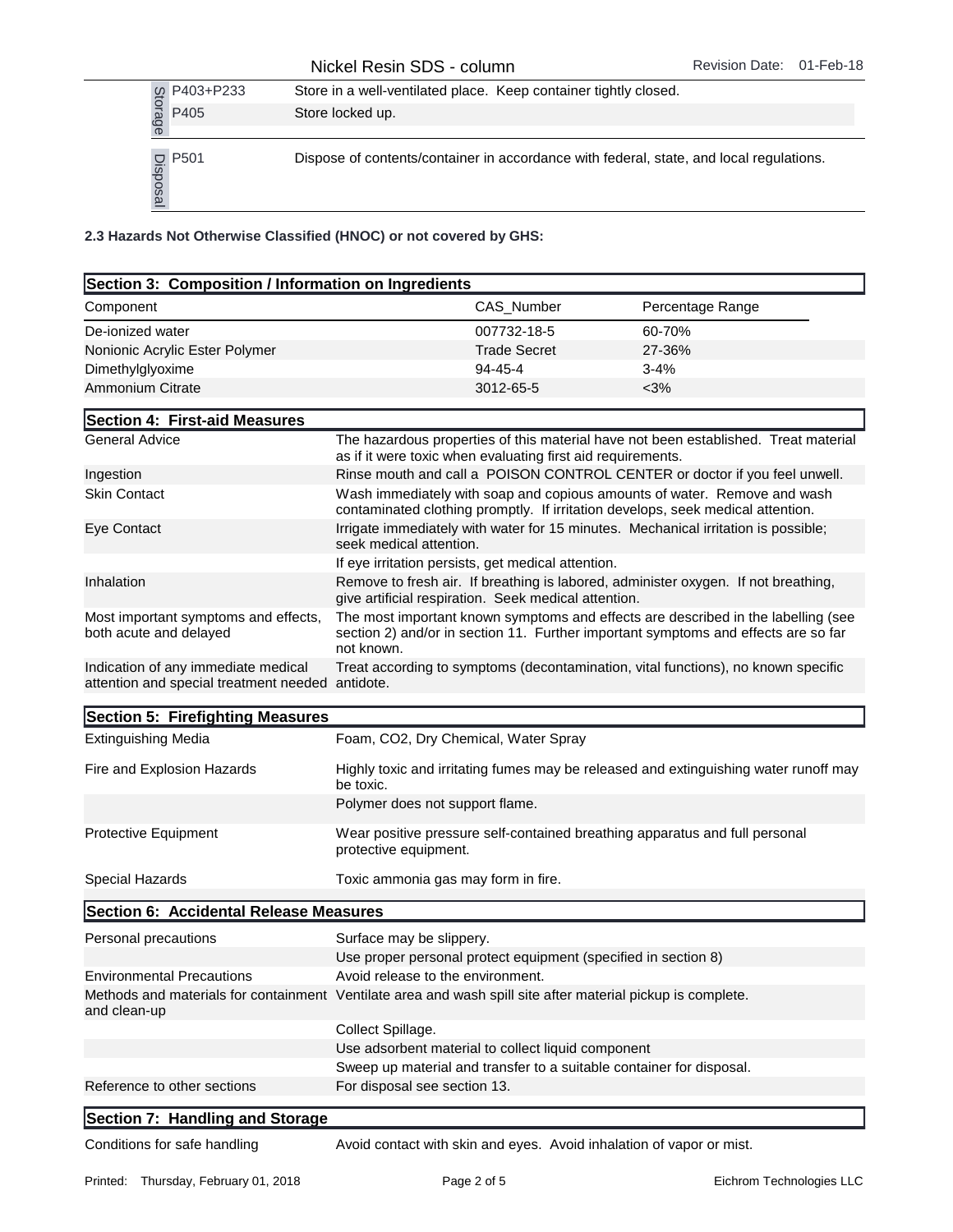|                                                       |                                                         |                                                                                                                                                                                                 | Use mechanical exhaust if dust is formed.                                 |                 |  |
|-------------------------------------------------------|---------------------------------------------------------|-------------------------------------------------------------------------------------------------------------------------------------------------------------------------------------------------|---------------------------------------------------------------------------|-----------------|--|
| Conditions for safe storage                           |                                                         | Normal warehouse storage in cool, dry area is satisfactory.                                                                                                                                     |                                                                           |                 |  |
| Specific End Use(s)                                   |                                                         | Apart from the uses mentioned in section 1 no other specific uses are stipulated.                                                                                                               |                                                                           |                 |  |
| Section 8: Exposure Controls / Personal Protection    |                                                         |                                                                                                                                                                                                 |                                                                           |                 |  |
| <b>Control Parameters</b>                             |                                                         |                                                                                                                                                                                                 | Contains no substances with occupational exposure limit values.           |                 |  |
| <b>Exposure Controls</b>                              |                                                         | Mechanical exhaust is required.                                                                                                                                                                 |                                                                           |                 |  |
|                                                       |                                                         |                                                                                                                                                                                                 | Avoid contact with skin, eyes, and clothing. Wash hands before breaks and |                 |  |
|                                                       |                                                         |                                                                                                                                                                                                 | immediately after handling the product.                                   |                 |  |
|                                                       |                                                         | Do not eat, drink or smoke when using this product.                                                                                                                                             |                                                                           |                 |  |
| Eye protection                                        |                                                         | Wear safety glasses.                                                                                                                                                                            |                                                                           |                 |  |
| <b>Skin Protection</b>                                |                                                         | Wear impervious gloves and clean body-covering clothing.                                                                                                                                        |                                                                           |                 |  |
| Respiratory protection                                |                                                         | Use NIOSH/MSHA approved respirator when handling material outside of<br>mechanical exhaust. An air-purifying respirator with an organic vapor cartridge or<br>canister may be permissible.      |                                                                           |                 |  |
|                                                       |                                                         | Do not breathe dust.                                                                                                                                                                            |                                                                           |                 |  |
|                                                       |                                                         |                                                                                                                                                                                                 |                                                                           |                 |  |
| Section 9: Physical Properties                        |                                                         |                                                                                                                                                                                                 |                                                                           |                 |  |
| Information on basic physical and chemical properties |                                                         |                                                                                                                                                                                                 |                                                                           |                 |  |
| Appearance:                                           | Powder-Liquid Mixture<br>White bead in colorless liquid |                                                                                                                                                                                                 | <b>Explosion Limits</b><br>(Upper/Lower):                                 | Not Established |  |
| Odor:                                                 | ammonia-like                                            |                                                                                                                                                                                                 | Flash Point:                                                              | Not Established |  |
| Odor Threshold:                                       | Not Established                                         |                                                                                                                                                                                                 | Flammability:                                                             | Not Established |  |
| pH:                                                   | $8 - 9$                                                 |                                                                                                                                                                                                 | Autolgnition Temperature:                                                 | Not Established |  |
| <b>Melting Point:</b>                                 | approximately 100°C                                     |                                                                                                                                                                                                 | Decomposition                                                             | Not Established |  |
| <b>Boiling Point:</b>                                 | approximately 0°C                                       |                                                                                                                                                                                                 | Temperature                                                               |                 |  |
| <b>Relative Density:</b>                              | 0.25 g/mL at 20°C                                       |                                                                                                                                                                                                 | VaporPressure:                                                            | Not Established |  |
| Solubility:                                           | Powder is insoluble in water.                           |                                                                                                                                                                                                 | VaporDensity:                                                             | Not Established |  |
| <b>Partition Coefficient:</b>                         | Not Established                                         |                                                                                                                                                                                                 | <b>Evaporation Rate:</b>                                                  | Not Established |  |
| Viscosity:                                            | Not Established                                         |                                                                                                                                                                                                 |                                                                           |                 |  |
| Section 10: Stability and Reactivity                  |                                                         |                                                                                                                                                                                                 |                                                                           |                 |  |
| Reactivity                                            |                                                         |                                                                                                                                                                                                 | No hazardous reactions if stored and handled as indicated.                |                 |  |
| <b>Chemical Stability</b>                             |                                                         | Stable under normal handling and storage conditions.                                                                                                                                            |                                                                           |                 |  |
| <b>Conditions to Avoid</b>                            |                                                         | Avoid all sources of ignition; heat, sparks, open flame. Avoid electro-static<br>discharge.                                                                                                     |                                                                           |                 |  |
| Materials to Avoid                                    |                                                         |                                                                                                                                                                                                 | Contact with strong oxidizers will degrade material.                      |                 |  |
| Hazardous decomposition Products                      |                                                         | No hazardous decomposition products if stored and handled as indicated. See also<br>section 5.<br>Possible combustion products include carbon monoxide, carbon dioxide, and<br>nitrogen oxides. |                                                                           |                 |  |
|                                                       |                                                         |                                                                                                                                                                                                 | Toxic ammonia gas may form in fire.                                       |                 |  |
| Section 11: Toxicology Information                    |                                                         |                                                                                                                                                                                                 |                                                                           |                 |  |
| Other                                                 |                                                         |                                                                                                                                                                                                 |                                                                           |                 |  |
|                                                       |                                                         |                                                                                                                                                                                                 | Dimethylglyoxime, RTECS: EK2975000                                        |                 |  |
| <b>Acute Toxicity</b>                                 |                                                         |                                                                                                                                                                                                 |                                                                           |                 |  |
| <b>Oral Effects</b>                                   |                                                         |                                                                                                                                                                                                 | Dimethylglyoxime, Oral LDLO is 250 mg/kg (rat).                           |                 |  |
| <b>Inhalation Effects</b>                             |                                                         | Inhalation LC50 has not been determined.                                                                                                                                                        |                                                                           |                 |  |
| <b>Dermal Effects</b>                                 |                                                         |                                                                                                                                                                                                 | Dermal LD50 has not been determined.                                      |                 |  |

Serious eye damage/irritation Solid or dust may cause irritation or corneal injury due to mechanical action.

Prolonged exposure to liquid and/or powder will cause skin irritation.

Respiratory or skin sensitization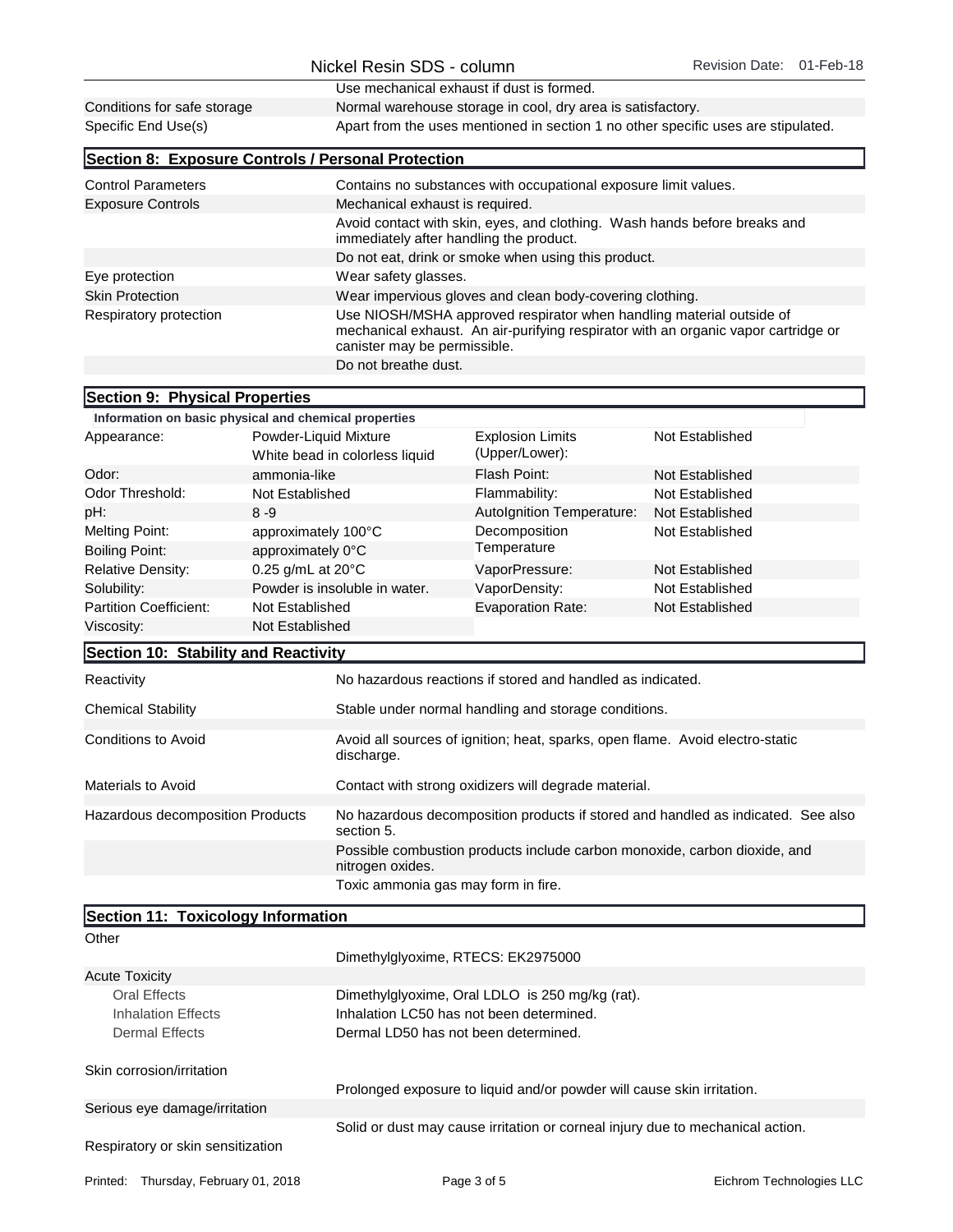|                                                      | Nickel Resin SDS - column                                                                                                                                        | Revision Date: 01-Feb-18 |  |
|------------------------------------------------------|------------------------------------------------------------------------------------------------------------------------------------------------------------------|--------------------------|--|
|                                                      | No data available regarding respiratory sensitization effects of this product.                                                                                   |                          |  |
| <b>Germ Cell Mutagenicity</b>                        |                                                                                                                                                                  |                          |  |
|                                                      | Dimethylglyoxime - Hamster, Embryo, Morphological transformation.                                                                                                |                          |  |
| Carcinogenicity                                      |                                                                                                                                                                  |                          |  |
|                                                      | No component of this product present at levels greater than or equal to 0.1% is<br>identified asprobable, possible or confirmed human carcinogen by IARC.        |                          |  |
|                                                      | No component of this product present at levels greater than or equal to 0.1% is<br>identified as a carcinogen or potential carcinogen by ACGIH.                  |                          |  |
|                                                      | No component of this product present at levels greater than or equal to 0.1% is<br>identified as a known or anticipated carcinogen by NTP.                       |                          |  |
|                                                      | No component of this product present at levels greater than or equal to 0.1% is<br>identified as a carcinogen or potential carcinogen by OSHA.                   |                          |  |
| <b>Reproductive Toxicity</b>                         |                                                                                                                                                                  |                          |  |
|                                                      | No data available regarding reproductive effects of this product.                                                                                                |                          |  |
| Specific Target Organ Toxicity                       |                                                                                                                                                                  |                          |  |
| Single Exposure                                      | No data available regarding specific target organ toxicity single exposure.                                                                                      |                          |  |
| <b>Repeated Exposure</b><br><b>Aspiration Hazard</b> | No data available regarding specific target organ toxicity repeated exposure.                                                                                    |                          |  |
|                                                      | No data available regarding the aspiration hazard of this product.                                                                                               |                          |  |
| Section 12: Ecological Information                   |                                                                                                                                                                  |                          |  |
| <b>Aquatic Toxicity</b>                              | *The product has not been tested. The statement has been derived from the<br>properties of individual components using an additivity method.                     |                          |  |
| Persistance and degradability                        | No data are available for persistance and degradability.                                                                                                         |                          |  |
| Bioaccumulative potential                            | No data are available for bioaccumulative potential.                                                                                                             |                          |  |
| Mobility in Soil                                     | No data are available for mobility in soil.                                                                                                                      |                          |  |
| PBT/vPvB assessment                                  | PBT/vPvB assessment not available as chemical safety assessment not<br>required/not conducted.                                                                   |                          |  |
| Other                                                | An environmental hazard cannot be excluded in the event of unprofessional<br>handling or disposal. Very toxic to aquatic life with long lasting effects.         |                          |  |
| Section 13: Disposal Considerations                  |                                                                                                                                                                  |                          |  |
| General                                              | Avoid disposal to sewers and local waterways.                                                                                                                    |                          |  |
|                                                      | Dispose of contents/container in accordance with federal, state, and local<br>regulations.                                                                       |                          |  |
| Unused:                                              | Burn liquid in a chemical incinerator equipped with an afterburner and scrubber.                                                                                 |                          |  |
|                                                      | Bury resin in licensed landfill or burn in approved incinerator equipped with an<br>afterburner and scrubber according to local, state, and federal regulations. |                          |  |
| Used:                                                | For resin contaminated with hazardous materials, dispose of mixture as hazardous<br>material according to local, state, and federal regulations.                 |                          |  |
|                                                      |                                                                                                                                                                  |                          |  |

| Section 15: Regulatory Information |                                                                                                                              |
|------------------------------------|------------------------------------------------------------------------------------------------------------------------------|
| Canada - DSL/NDSL                  | A component, Ammonium Citrate Dibasic [CAS 3012-65-5], is listed on Canada's<br>DSL list.                                    |
| US Federal Regulations             |                                                                                                                              |
|                                    | Toxic Substances Control Act (TSCA): This material is provided to you under the<br>research and development (R&D) exemption. |
| <b>US State Regulations</b>        |                                                                                                                              |
|                                    | A component, Ammonium Citrate Dibasic [CAS 3012-65-5], is listed on the following<br>state right to know lists:<br>MA, PA    |
|                                    |                                                                                                                              |
| $C_{\alpha}$                       |                                                                                                                              |

## Section 16: Other Information